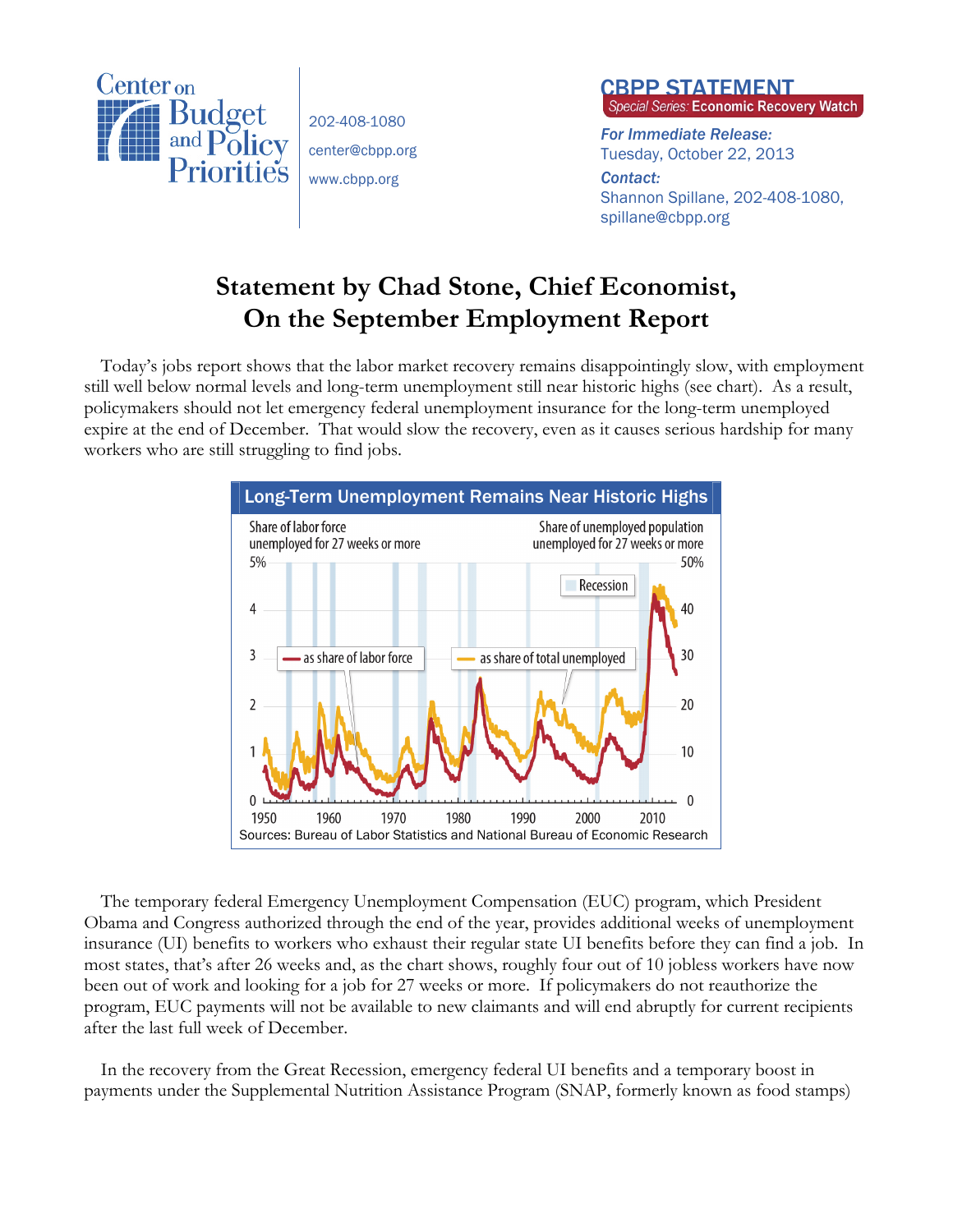have helped many families weather the financial hardship that comes with losing a job and having trouble finding a new one. In addition, they have been among the highest "bang-for-the-buck" measures in stimulating economic activity and job creation during the recovery, with both the Congressional Budget Office and Moody's Analytics rating them as among the most effective ways, on a dollar-for-dollar basis, to shore up a weak economy.

The temporary increase in SNAP benefits will end on November 1, cutting benefits for all participants. Low-income working families with an unemployed breadwinner will suffer a cruel double-whammy if EUC benefits disappear in January as well.

Federal emergency UI is a temporary program that's meant to expire when labor market conditions return to normal after a recession and people who lose their jobs can expect to find new ones in a reasonable period of time. Today's jobs report shows that we are not there yet.

## About the September Jobs Report

Job growth in September was disappointing, and the drop in the unemployment rate was not matched by a rise in labor force participation or in the share of the population with a job. A robust jobs recovery remains elusive.

- Private and government payrolls combined rose by 148,000 jobs in September and the Bureau of Labor Statistics revised job growth in July and August upward by a total of 9,000 jobs. Private employers added just 126,000 jobs in September, while government employment rose by 22,000. Federal government employment fell by 6,000, state government employment rose by 22,000, and local government rose by 6,000. Excluding employment in education, state employment rose by 1,900 and local employment fell by 3,400.
- $\bullet$  This is the 43<sup>nd</sup> straight month of private-sector job creation, with payrolls growing by 7.6 million jobs (a pace of 176,000 jobs a month) since February 2010; total nonfarm employment (private plus government jobs) has grown by 7.0 million jobs over the same period, or 162,000 a month. Total government jobs fell by 590,000 over this period, dominated by a loss of 344,000 local government jobs.
- Despite 43 months of private-sector job growth, there were still 1.8 million fewer jobs on nonfarm payrolls and 1.3 million fewer jobs on private payrolls in September than when the recession began in December 2007. September's job growth would be considered adequate in an economy that had already largely recovered from the recession, but it is well below the sustained job growth of 200,000 to 300,000 a month that would mark a robust jobs recovery. Job growth in 2013 has averaged 178,000 a month but has not topped 200,000 since February, and it has only averaged 143,000 over the past three months.
- The unemployment rate was 7.2 percent in September, and 11.3 million people were unemployed. The unemployment rate was 6.3 percent for whites (1.9 percentage points higher than at the start of the recession), 12.9 percent for African Americans (3.9 percentage points higher than at the start of the recession), and 9.0 percent for Hispanics or Latinos (2.7 percentage points higher than at the start of the recession).